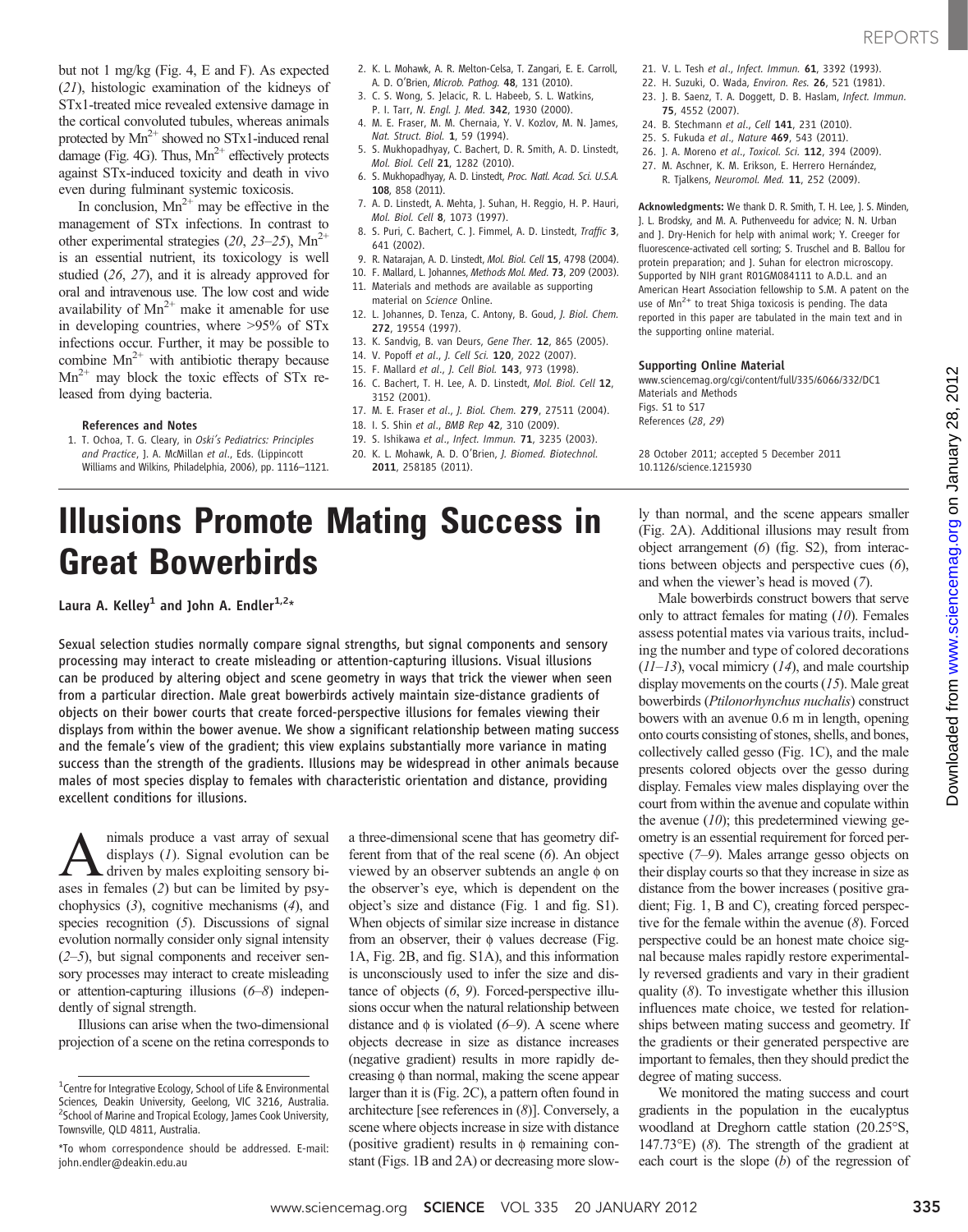visual depth  $(d)$  or width  $(w)$  on distance  $(x)$  from the female's viewpoint within the bower avenue (Fig. 1 and fig. S1), and gradient strength is represented by b. All bowers had positive slopes on both courts. The gradient slopes successfully pre-

**A eye**

**C**

Fig. 1. (A) Geometry of normal perspective. Similar-sized objects (ovals) subtend smaller angles (dashed versus solid lines) on the eye (dot) when at greater distances. (B) Forced perspective. Larger objects at greater distances subtend the same visual angles if visible width  $(w)$  or depth  $(d)$ increases with distance (x);  $\phi_w$  is the visible width angle (see fig. S1 for visual depth angle  $\phi_d$ ). (C) Top view of a bower (only part of left court is shown). Females watch the male display from within the avenue with their head roughly in the center of the avenue (oval), moving their head be-



iation (Table 1).

dicted the degree of mating success (Fig. 3A), with visible depth accounting for most of the var-

We measured the perspective view quality according to the standard deviation of the visual

tween the walls (8). This leads to a predetermined field of view (dotted lines).

angles  $(s_0)$  from the female viewpoint; a more regular (even) pattern or texture has a smaller  $s_{\phi}$ . The regularity of the perspective pattern successfully predicted the degree of mating success (Fig. 3B), with both visible depth and width perspective effects significant (Table 1). The fit to the data is remarkably planar, with an adjusted  $r^2$  of 0.96. This strong linear fit is not an artifact; there are no correlations between the  $\phi$  means and variances (both  $P > 0.52$ ).

The most successful bowers have lower  $s_{\text{dd}}$ and higher  $s_{\text{dw}}$ , which suggests that pattern regularity is more important in the vertical (depth) axis than in the horizontal (width) axis. Differential attention to vertical and horizontal axes is known in other animals, including humans (16). Bowerbirds may be subject to the horizontalvertical illusion in which two objects of equal length perpendicular to each other result in the vertical object appearing longer (fig. S2A), as is known in chicks (6). The  $s_{\text{dd}}$  and  $s_{\text{dw}}$  coefficients have opposite signs (Table 1), making the prediction plane slant (Fig. 3). This arises because the mean object length/width ratio is 1.4; as the angle to the visual axis of oblong objects increases,  $\phi_w$  increases and  $\phi_d$  decreases. Rough-



Fig. 2. Three-dimensional scale models of size-distance gradients on a bower court. Left column: Female view of the court from within the avenue (gray area); ovals are court gesso objects. Center column: Court and avenue entrance from above. Right column: Same as left column, with a display object (black) added. Males usually hold display objects at a low point close to the avenue entrance as shown. (A) Gesso with a positive size-distance gradient similar to that of a

typical great bowerbird court. (B) No gradient. (C) Negative gradient, as is often found in buildings designed to look large. The positive gradient produces the most regular pattern as seen from the avenue (smallest  $s_{\phi}$ ) and the smallest apparent court size. The Ebbinghaus illusion (fig. S2) makes the display object seem larger in the presence of the positive gradient than in the others, and the magnitude of the effect varies with different slopes (e.g., different males).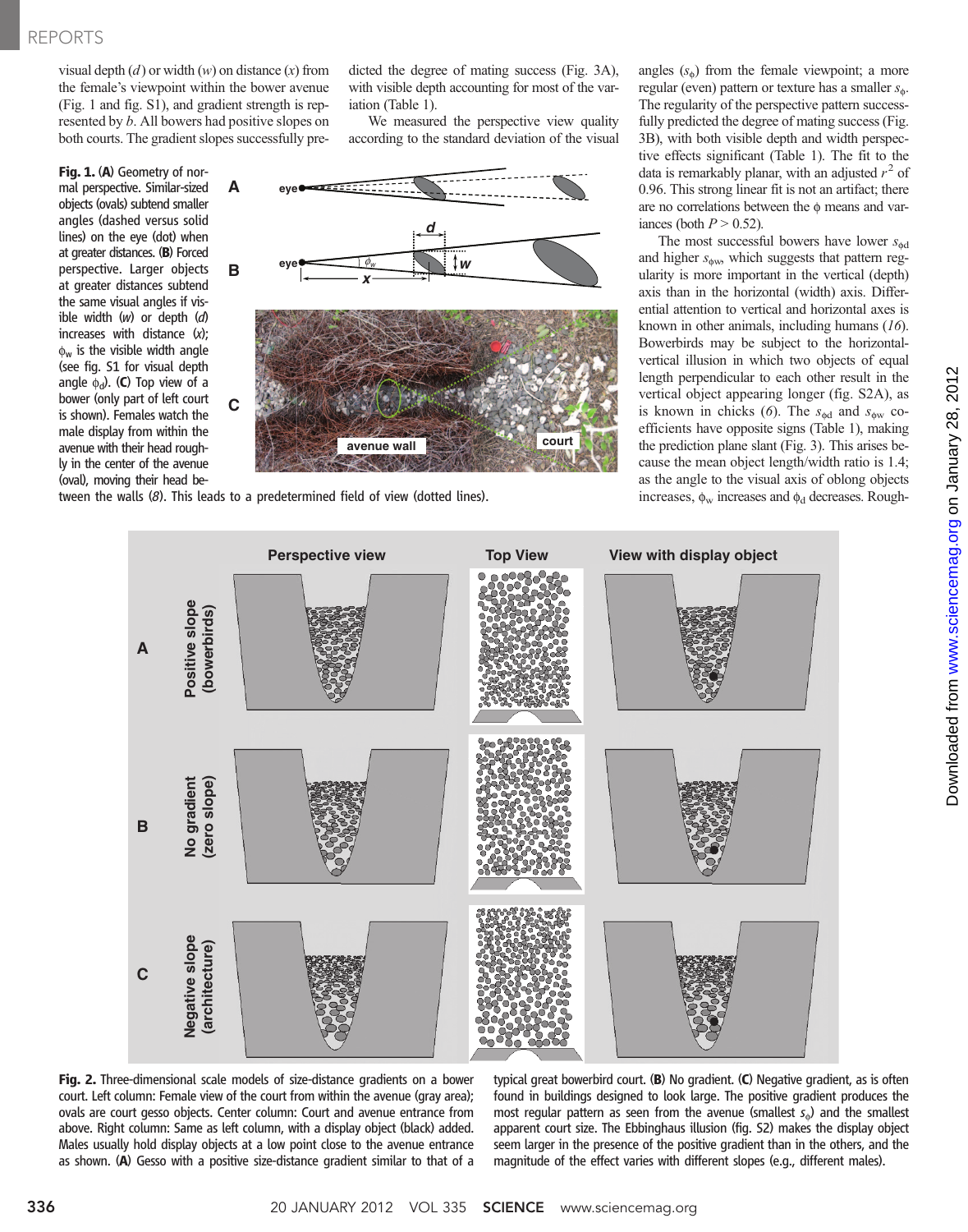ly the same intermediate mating success was achieved with differing combinations of  $s_{\text{dw}}$ and  $s_{\text{dd}}$  (Fig. 3); there are many different ways of producing perspective that can favor the same degree of mating success.

The linear model Akaike information criterion (AIC) values and residuals are much smaller for the perspective view regularity  $s_{\phi}$  than for the gradient slopes  $b$  (Table 1). This indicates that the degree of mating success is more strongly influenced by the perspective view of the court gradients from the female's position within the avenue (measured by  $s_0$ ) than by the strength of the gradients  $(b)$ . Therefore, it is the visual effect (illusion) of forced perspective, rather than the gradient slopes, that significantly contributes to mating success.

There are seven possible consequences: (i) The degree of regularity in the perspective view varies among males and could be a mate choice criterion. (ii) The regular visual pattern may make the male's displayed objects more conspicuous; a regular background is less distracting than an irregular one. (iii) Forced perspective may make the court appear smaller than it is (Fig. 2C), possibly causing the display object to appear relatively larger. (iv) Display objects and gesso sizes are similar; 79%  $(\phi_w)$  and 71%  $(\phi_d)$  of the bowers

show no mean size difference (Kruskal-Wallace tests, all  $P > 0.05$ ), and the display objects are slightly larger than the gesso in 57% (percentage with positive size difference in  $\phi_w$ ) and 79% ( $\phi_d$ ) of the bowers. This provides good conditions for the Ebbinghaus illusion (fig. S2B), where an object adjacent to smaller objects will appear larger than the same object next to larger objects (Fig. 2C). This illusion is known in chicks and mistle thrushes, with opposite effects on pigeons (6, 17). It will make display objects vary in apparent size, increasing their conspicuousness. (v) Because display objects are waved toward the female during display, their apparent size may change more rapidly during the display than if the court had normal perspective, and this will be further enhanced by the Ebbinghaus illusion. (vi) The female moves her head within the avenue walls during the male display, providing her with motion parallax depth cues (7) that will conflict with the false depth cues of forced perspective. (vii) Motion parallax gives females an estimate of the distance to display objects, yielding a size estimate that will conflict with illusory size estimates generated by forced-perspective and Ebbinghaus illusions.

Any of these seven effects might hold the female's attention longer than if absent, and still



Fig. 3. Mating success predictors. The gray plane is the generalized linear model (23) of mating rate on the predictors. Dots are the observed values for each bower; vertical lines are the residuals (most are smaller than the dot size). (A) Mating success predicted from the slopes of visual depth and visible width on distance; adjusted  $r^2 = 0.725$ . (B) Mating success predicted by visual angle regularity; adjusted  $r^2 = 0.945$ .

**Table 1.** Generalized linear model (23) of mating rate (*m*) on gradient slopes ( $b_d$ ,  $b_w$ ) or visual angle standard deviation ( $s_{\phi d}$ ,  $s_{\phi w}$ ) resulting from variation in visible depth d and width w.

| Gradient slopes (b) effects,<br>full model $m = b_d + b_w$ |           |              |        | Perspective view regularity $(s_0)$ effects,<br>full model $m = s_{\text{dd}} + s_{\text{dw}}$ |          |              |         |
|------------------------------------------------------------|-----------|--------------|--------|------------------------------------------------------------------------------------------------|----------|--------------|---------|
|                                                            | B         | $t$ (df = 5) | P      |                                                                                                | B        | $t$ (df = 5) | P       |
| Intercept                                                  | $-0.0162$ | $-1.126$     | 0.31   | Intercept                                                                                      | 0.210    | 7.66         | 0.00061 |
| $b_{\rm d}$                                                | 2.651     | 4.06         | 0.0097 | $s_{\text{dd}}$                                                                                | $-0.912$ | $-10.54$     | 0.00013 |
| $b_{w}$                                                    | $-0.683$  | $-2.031$     | 0.098  | $S_{\hat{w}w}$                                                                                 | 0.541    | 9.33         | 0.00024 |
| Total adjusted $r^2 = 0.725$                               |           |              |        | Total adjusted $r^2 = 0.945$                                                                   |          |              |         |
| AIC = -37.69 (both $b_d$ and $b_w$ ), -34.88               |           |              |        | AIC = -50.584 (both $s_{\text{dd}}$ and $s_{\text{dw}}$ ), -29.28                              |          |              |         |
| (without $b_w$ ), -28.02 (without $b_d$ )                  |           |              |        | (without $s_{\text{ow}}$ ), -27.43 (without $s_{\text{od}}$ )                                  |          |              |         |

longer if the illusions interact. For example, females will not mate unless they have spent more than about 55% of their total time in the avenue watching the male display (fig. S3), and the fraction of avenue time that a female watches a male display is higher for bowers with smaller differences between gesso and display object size  $(t =$ 2.27, df = 14,  $P = 0.039$ ,  $r^2 = 0.27$ ), as might be expected from the Ebbinghaus illusion. We have direct evidence only for the first effect, but one or more of the other six could also affect mating success. However, we have shown that illusions can affect mating success in ways unpredictable from signal intensity alone.

Our results raise the possibility that illusions may be used by other species during mate choice; sensitivity to visual illusions has been demonstrated in chicks, mistle thrushes, pigeons, and a gray parrot (6, 17–21). Mating illusions are a logical extension of the sensory exploitation part of sensory drive (2); here, males use sensory biases to mislead or hold attention rather than strongly stimulate. Moreover, the illusion magnitude (6) may be a direct-choice criterion. Illusions simply require predictable viewing geometry (8); for example, manakins and cock-of-the-rock clear the vicinity of their display courts with characteristic geometry, and in some species females view the male's display from a predictable location and direction (22). Even without environmental modification, males of most taxa usually present themselves to females in a particular orientation and move their patterns in particular directions relative to the female visual axis, making illusions possible. Furthermore, given that females in many species prefer males with larger color patches, illusions on the body such as the Ebbinghaus or Wundt-Jastrow (fig. S2) could also be used to alter the apparent size of such patches. This study indicates that illusions could have strong implications for the mode of evolution under sexual selection.

#### References and Notes

- 1. M. Andersson, Sexual Selection (Princeton Univ. Press, Princeton, NJ, 1994).
- 2. J. A. Endler, A. L. Basolo, Trends Ecol. Evol. 13, 415 (1998).
- 3. K. L. Akre, H. E. Farris, A. M. Lea, R. A. Page, M. J. Ryan, Science 333, 751 (2011).
- 4. M. Bateson, S. D. Healy, Trends Ecol. Evol. 20, 659  $(2005)$
- 5. S. R. Pryke, M. Andersson, Behav. Ecol. 19, 1116 (2008).
- 6. S. Coren, J. S. Girgus, Seeing Is Deceiving: The Psychology of Visual Illusions (Erlbaum, Hillsdale, NJ, 1978).
- 7. B. Rogers, A. Gyani, Perception 39, 330 (2010).
- 8. J. A. Endler, L. C. Endler, N. R. Doerr, Curr. Biol. 20, 1679  $(2010)$
- 9. H. E. Ross, C. Plug, in Perceptual Constancy, Why Things Look as They Do, V. Walsh, J. Kulikowski, Eds. (Cambridge Univ. Press, Cambridge, 1998), pp. 499–528.
- 10. C. B. Frith, D. W. Frith, The Bowerbirds (Oxford Univ. Press, Oxford, 2004).
- 11. J. R. Madden, Behav. Ecol. Sociobiol. 53, 263 (2003).
- 12. G. Borgia, Anim. Behav. 33, 266 (1985).
- 13. J. A. Endler, D. A. Westcott, J. R. Madden, T. Robson, Evolution 50, 1795 (2005).
- 14. S. W. Coleman, G. L. Patricelli, B. Coyle, J. Siani, G. Borgia, Biol. Lett. 3, 463 (2007).

on January 28, 2012